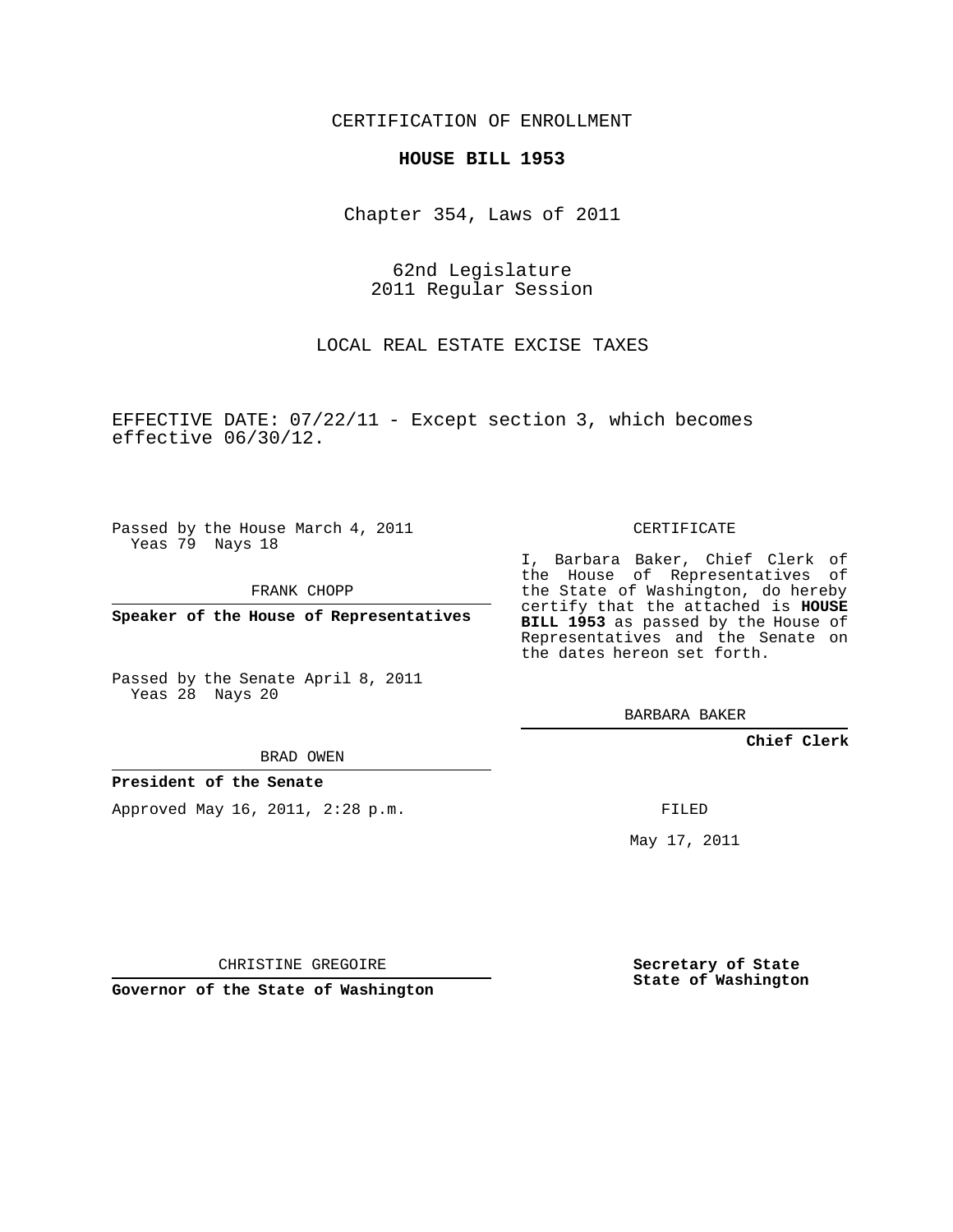## **HOUSE BILL 1953** \_\_\_\_\_\_\_\_\_\_\_\_\_\_\_\_\_\_\_\_\_\_\_\_\_\_\_\_\_\_\_\_\_\_\_\_\_\_\_\_\_\_\_\_\_

\_\_\_\_\_\_\_\_\_\_\_\_\_\_\_\_\_\_\_\_\_\_\_\_\_\_\_\_\_\_\_\_\_\_\_\_\_\_\_\_\_\_\_\_\_

Passed Legislature - 2011 Regular Session

## **State of Washington 62nd Legislature 2011 Regular Session**

**By** Representatives Springer, Asay, Takko, Upthegrove, Haler, Fitzgibbon, Angel, Smith, and Sullivan

Read first time 02/14/11. Referred to Committee on Ways & Means.

1 AN ACT Relating to county and city real estate excise taxes; 2 amending RCW 82.46.010 and 82.46.035; reenacting and amending RCW 3 82.46.035; providing an effective date; and providing an expiration 4 date.

5 BE IT ENACTED BY THE LEGISLATURE OF THE STATE OF WASHINGTON:

 6 **Sec. 1.** RCW 82.46.010 and 1994 c 272 s 1 are each amended to read 7 as follows:

8 (1) The legislative authority of any county or city ((shall)) must 9 identify in the adopted budget the capital projects funded in whole or 10 in part from the proceeds of the tax authorized in this section, and 11 ((shall)) must indicate that such tax is intended to be in addition to 12 other funds that may be reasonably available for such capital projects.

 $(2)(a)$  The legislative authority of any county or any city may impose an excise tax on each sale of real property in the unincorporated areas of the county for the county tax and in the corporate limits of the city for the city tax at a rate not exceeding one-quarter of one percent of the selling price. The revenues from 18 this tax ((shall)) must be used by any city or county with a population of five thousand or less and any city or county that does not plan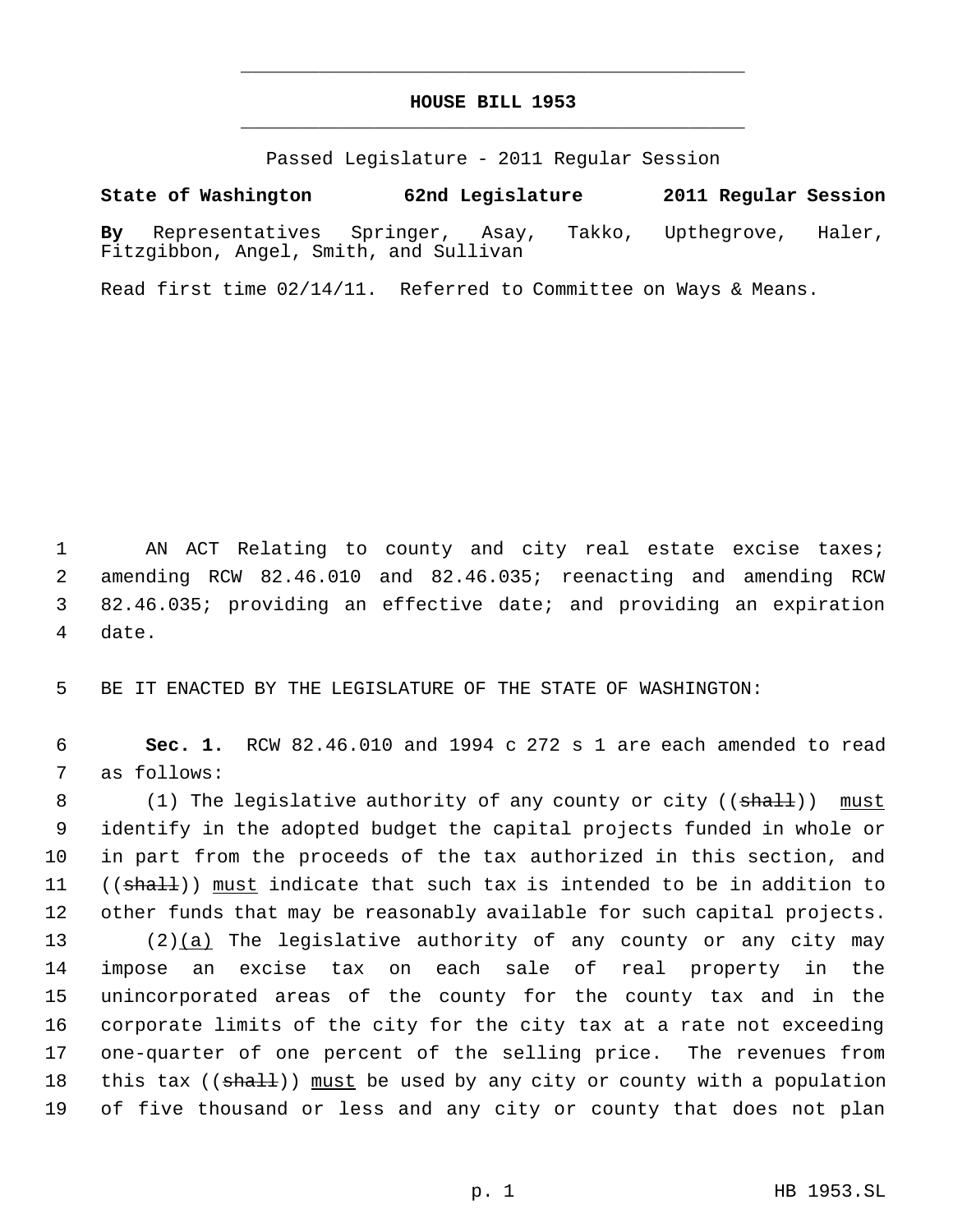under RCW 36.70A.040 for any capital purpose identified in a capital improvements plan and local capital improvements, including those listed in RCW 35.43.040.

 (b) After April 30, 1992, revenues generated from the tax imposed 5 under this subsection (2) in counties over five thousand population and cities over five thousand population that are required or choose to 7 plan under RCW 36.70A.040 ((shall)) must be used solely for financing capital projects specified in a capital facilities plan element of a comprehensive plan and housing relocation assistance under RCW 10 59.18.440 and 59.18.450. However, revenues  $((a+))$  (i) pledged by such counties and cities to debt retirement prior to April 30, 1992, may continue to be used for that purpose until the original debt for which 13 the revenues were pledged is retired, or  $((+b))$  (ii) committed prior to April 30, 1992, by such counties or cities to a project may continue to be used for that purpose until the project is completed.

 (3) In lieu of imposing the tax authorized in RCW 82.14.030(2), the legislative authority of any county or any city may impose an additional excise tax on each sale of real property in the unincorporated areas of the county for the county tax and in the corporate limits of the city for the city tax at a rate not exceeding one-half of one percent of the selling price.

22 (4) Taxes imposed under this section ((shall)) must be collected from persons who are taxable by the state under chapter 82.45 RCW upon the occurrence of any taxable event within the unincorporated areas of the county or within the corporate limits of the city, as the case may be.

27 (5) Taxes imposed under this section ((shall)) must comply with all applicable rules, regulations, laws, and court decisions regarding real estate excise taxes as imposed by the state under chapter 82.45 RCW.

 (6) As used in this section, "city" means any city or town and "capital project" means those public works projects of a local government for planning, acquisition, construction, reconstruction, 33 repair, replacement, rehabilitation, or improvement of streets; roads; highways; sidewalks; street and road lighting systems; traffic signals; 35 bridges; domestic water systems; storm and sanitary sewer systems; parks; recreational facilities; law enforcement facilities; fire protection facilities; trails; libraries; administrative and/or judicial facilities; river and/or waterway flood control projects by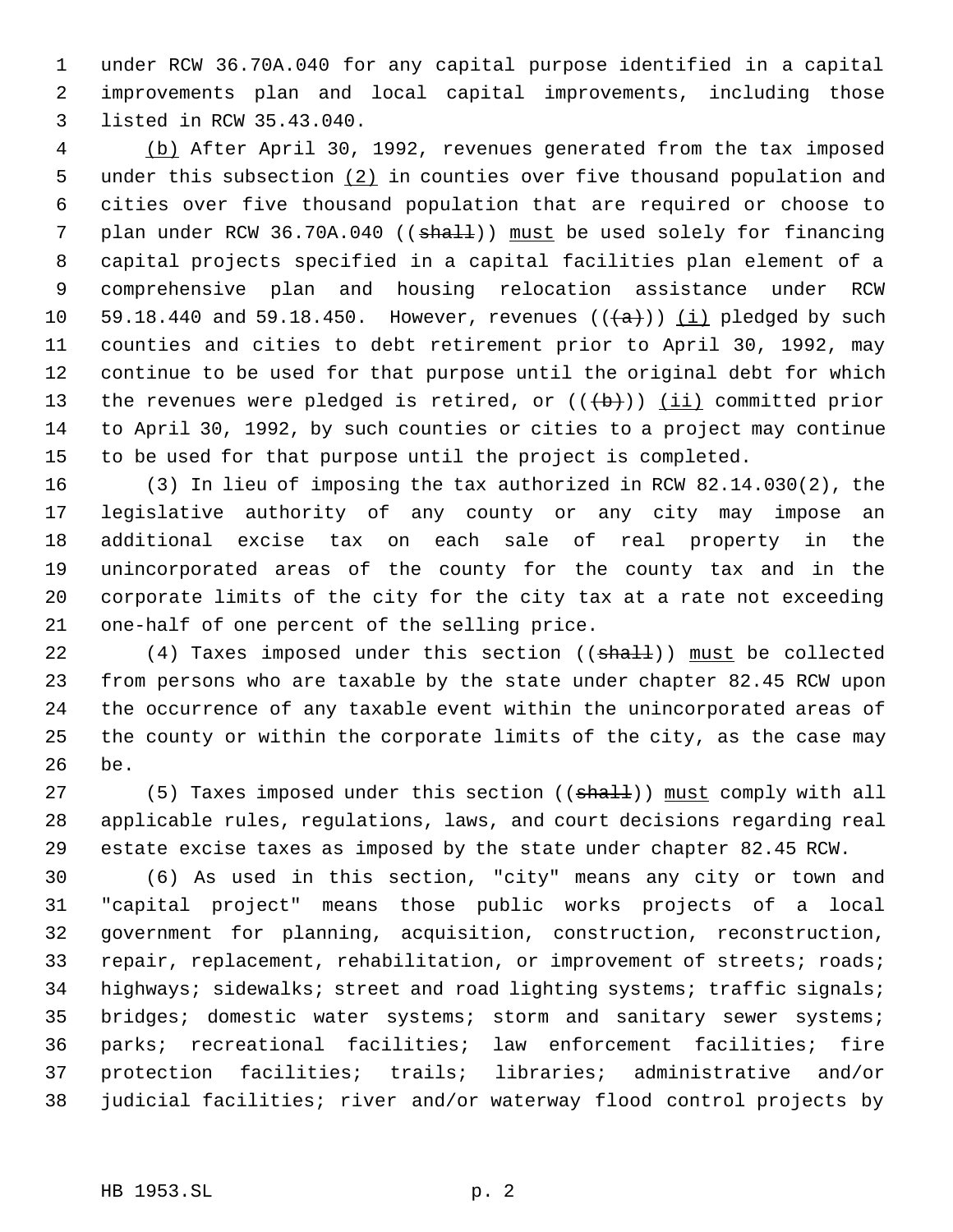those jurisdictions that, prior to June 11, 1992, have expended funds 2 derived from the tax authorized by this section for such purposes; and, until December 31, 1995, housing projects for those jurisdictions that, prior to June 11, 1992, have expended or committed to expend funds derived from the tax authorized by this section or the tax authorized by RCW 82.46.035 for such purposes.

 (7) From the effective date of this section until December 31, 8 2016, a city or county may use the greater of one hundred thousand 9 dollars or thirty-five percent of available funds under this section, but not to exceed one million dollars per year, for the operations and maintenance of existing capital projects as defined in subsection (6) 12 of this section.

 **Sec. 2.** RCW 82.46.035 and 2009 c 211 s 1 are each amended to read as follows:

15 (1) The legislative authority of any county or city ((shall)) must identify in the adopted budget the capital projects funded in whole or in part from the proceeds of the tax authorized in this section, and 18 ((shall)) must indicate that such tax is intended to be in addition to other funds that may be reasonably available for such capital projects.

 (2) The legislative authority of any county or any city that plans under RCW 36.70A.040(1) may impose an additional excise tax on each sale of real property in the unincorporated areas of the county for the county tax and in the corporate limits of the city for the city tax at a rate not exceeding one-quarter of one percent of the selling price. Any county choosing to plan under RCW 36.70A.040(2) and any city within such a county may only adopt an ordinance imposing the excise tax authorized by this section if the ordinance is first authorized by a proposition approved by a majority of the voters of the taxing district voting on the proposition at a general election held within the district or at a special election within the taxing district called by the district for the purpose of submitting such proposition to the voters.

 (3) Revenues generated from the tax imposed under subsection (2) of 34 this section ((shall)) must be used by such counties and cities solely for financing capital projects specified in a capital facilities plan element of a comprehensive plan. However, revenues (a) pledged by such counties and cities to debt retirement prior to March 1, 1992, may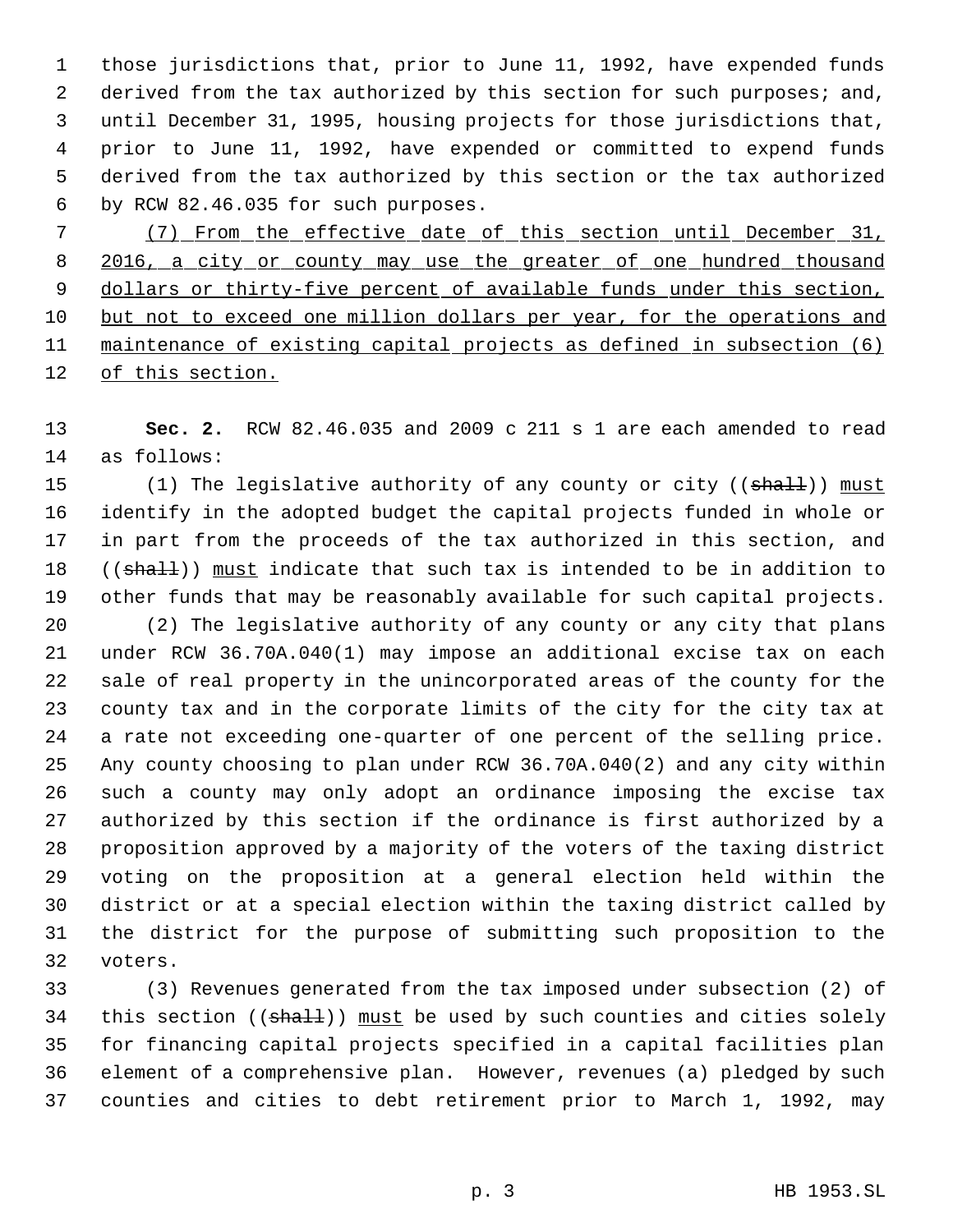continue to be used for that purpose until the original debt for which the revenues were pledged is retired, or (b) committed prior to March 1, 1992, by such counties or cities to a project may continue to be used for that purpose until the project is completed.

5 (4) Revenues generated by the tax imposed by this section ((shall)) must be deposited in a separate account.

 (5) As used in this section: (a) "City" means any city or town; (b) "capital project" means those public works projects of a local government for planning, acquisition, construction, reconstruction, repair, replacement, rehabilitation, or improvement of streets, roads, highways, sidewalks, street and road lighting systems, traffic signals, bridges, municipally owned heavy rail short line railroads, domestic water systems, storm and sanitary sewer systems, and planning, construction, reconstruction, repair, rehabilitation, or improvement of parks; and (c) "short line railroads" means class III railroads as defined by the United States surface transportation board.

 (6) When the governor files a notice of noncompliance under RCW 36.70A.340 with the secretary of state and the appropriate county or city, the county or city's authority to impose the additional excise 20 tax under this section ((shall be)) is temporarily rescinded until the governor files a subsequent notice rescinding the notice of noncompliance.

 (7) A city or county may use revenue generated under subsection (2) of this section for municipally owned heavy short line railroads only if the revenue was collected prior to December 31, 2008, and may not use more than twenty-five percent of the total revenue generated under subsection (2) of this section for municipally owned heavy short line railroads.

 (8) From the effective date of this section until December 31, 2016, a city or county may use the greater of one hundred thousand dollars or thirty-five percent of available funds under this section, but not to exceed one million dollars per year, for operations and maintenance of existing capital projects as defined in subsection (5) 34 of this section, and counties may use available funds under this section for the payment of existing debt service incurred for capital projects as defined in RCW 82.46.010. If a county uses available funds for payment of existing debt service under RCW 82.46.010, the total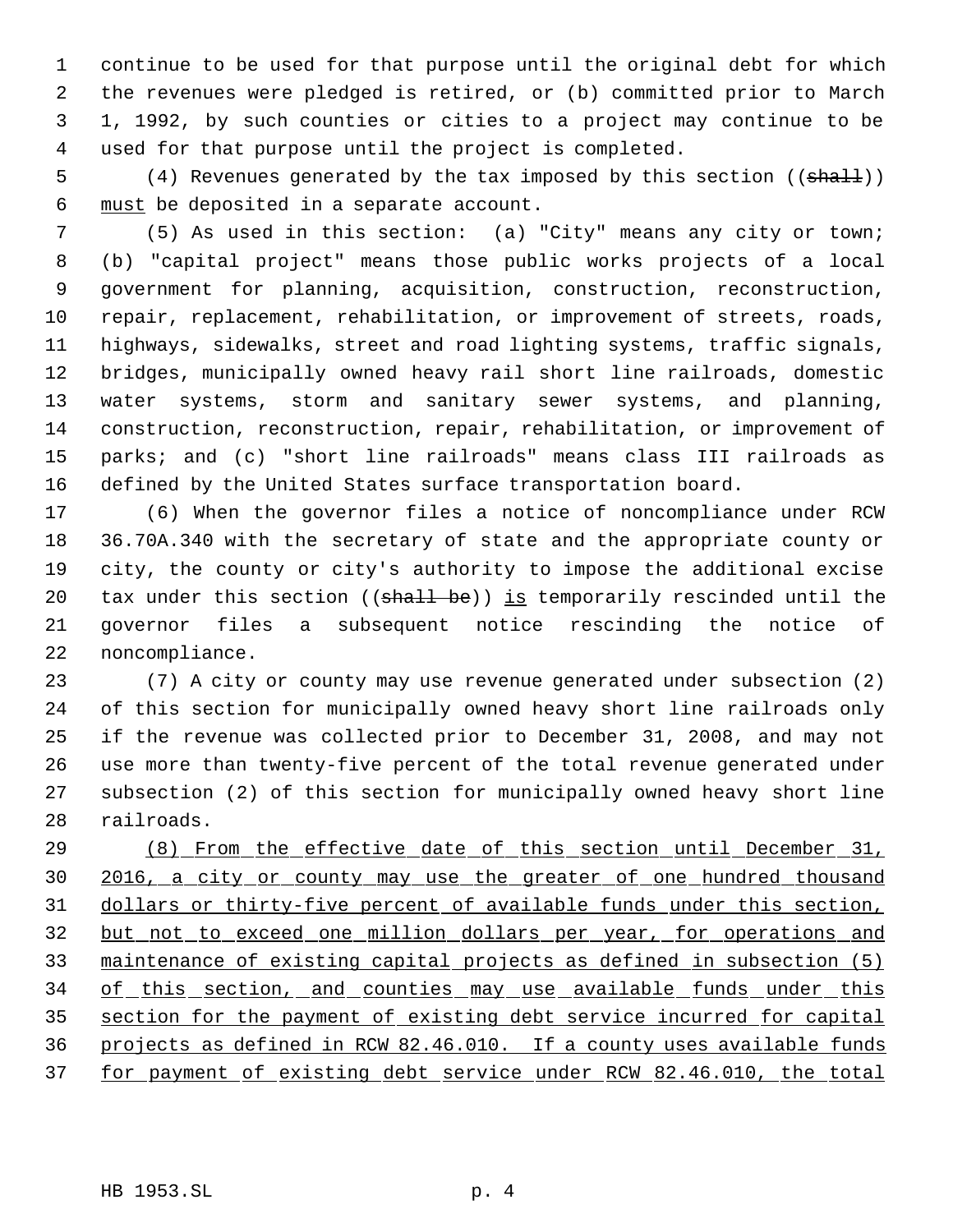1 amount used for payment of debt service and any amounts used for

operations and maintenance is subject to the limits in this subsection.

 **Sec. 3.** RCW 82.46.035 and 1992 c 221 s 3 and 1991 sp.s. c 32 s 33 are each reenacted and amended to read as follows:

5 (1) The legislative authority of any county or city ((shall)) must identify in the adopted budget the capital projects funded in whole or in part from the proceeds of the tax authorized in this section, and 8 ((shall)) must indicate that such tax is intended to be in addition to other funds that may be reasonably available for such capital projects.

 (2) The legislative authority of any county or any city that plans under RCW 36.70A.040(1) may impose an additional excise tax on each sale of real property in the unincorporated areas of the county for the county tax and in the corporate limits of the city for the city tax at a rate not exceeding one-quarter of one percent of the selling price. Any county choosing to plan under RCW 36.70A.040(2) and any city within such a county may only adopt an ordinance imposing the excise tax authorized by this section if the ordinance is first authorized by a proposition approved by a majority of the voters of the taxing district voting on the proposition at a general election held within the district or at a special election within the taxing district called by the district for the purpose of submitting such proposition to the voters.

 (3) Revenues generated from the tax imposed under subsection (2) of 24 this section ((shall)) must be used by such counties and cities solely for financing capital projects specified in a capital facilities plan element of a comprehensive plan. However, revenues (a) pledged by such counties and cities to debt retirement prior to March 1, 1992, may continue to be used for that purpose until the original debt for which the revenues were pledged is retired, or (b) committed prior to March 1, 1992, by such counties or cities to a project may continue to be used for that purpose until the project is completed.

32 (4) Revenues generated by the tax imposed by this section ((shall)) 33 must be deposited in a separate account.

 (5) As used in this section, "city" means any city or town and "capital project" means those public works projects of a local government for planning, acquisition, construction, reconstruction, repair, replacement, rehabilitation, or improvement of streets, roads,